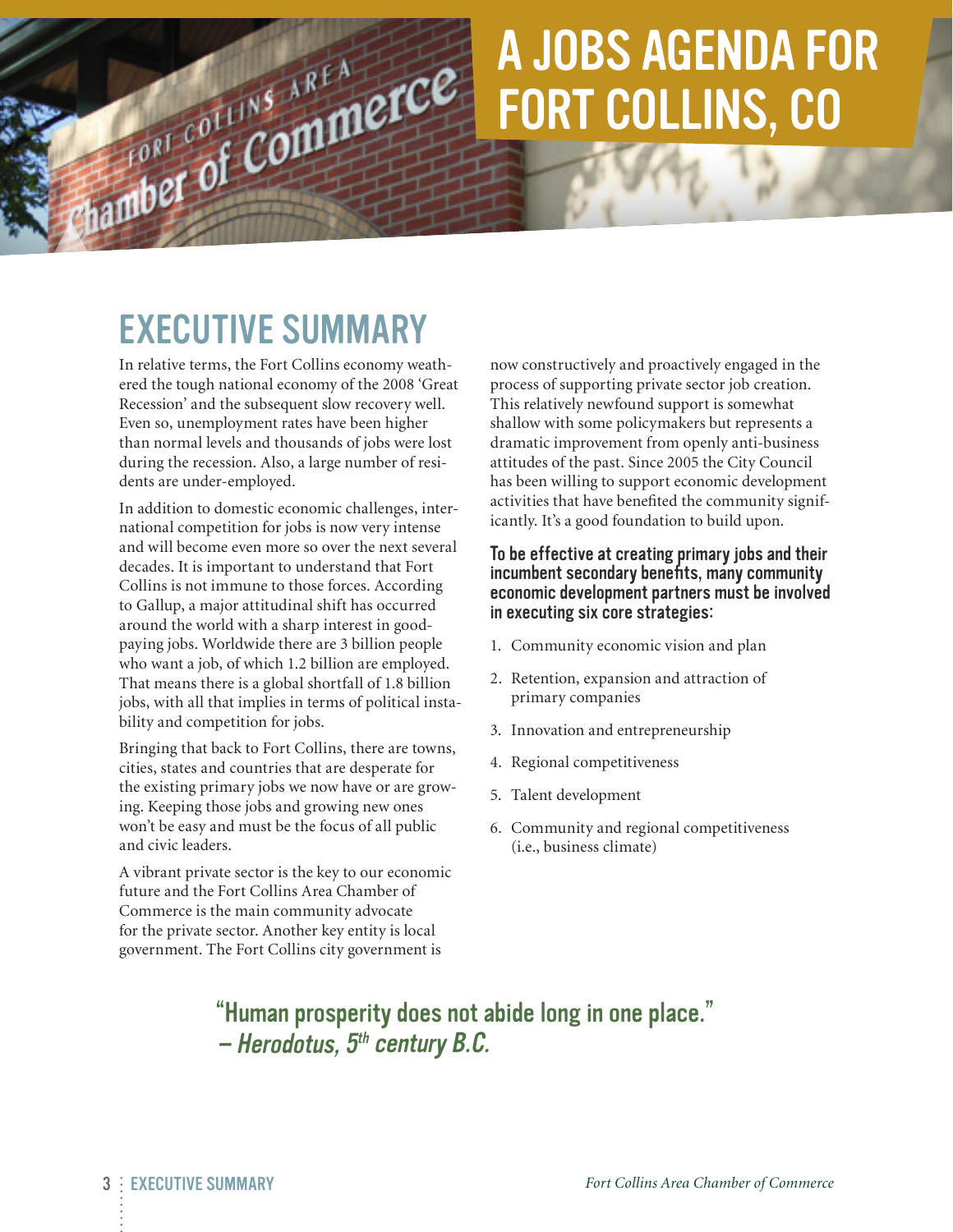# In this brief, we Will:

- > Make the basic case for why communities need to be actively engaged in economic development activities
- > Touch on some trends and questions about the Fort Collins economy
- > Offer some job-growing recommendations for community leaders to consider

The case for why the Fort Collins community should be engaged in economic development may not be obvious to some, so this paper very deliberately covers basic topics such as: what is economic development and why communities need to focus on it, the benefits of doing so, the downsides of economic decline, and an explanation of high-paying base jobs. While explained in more detail later, base jobs are those at firms that export products or services outside the Northern Colorado region and bring major income back to the region. Such companies are the key to community economic health.

#### The basic points of this paper are:

- > Under normal circumstances, community job losses are inevitable due to 'creative destruction' meaning that communities must work hard just to keep up with the demand for jobs
- > There are huge downsides to economic decline
- > Retaining and attracting high-paying base jobs is the key to economic vitality
- > Communities need to understand why base employers choose locations
- > Economic development and community development are not the same thing and communities must engage in both
- > The benefits of economic development are numerous and the consequences of community economic decline are severe and unacceptable
- > The Fort Collins economy is changing and community leaders need to understand how
- > The community needs a consensus on its economic strategy
- > Local government has an important role in economic development
- > Fort Collins needs to take its strategic economic development program to the next level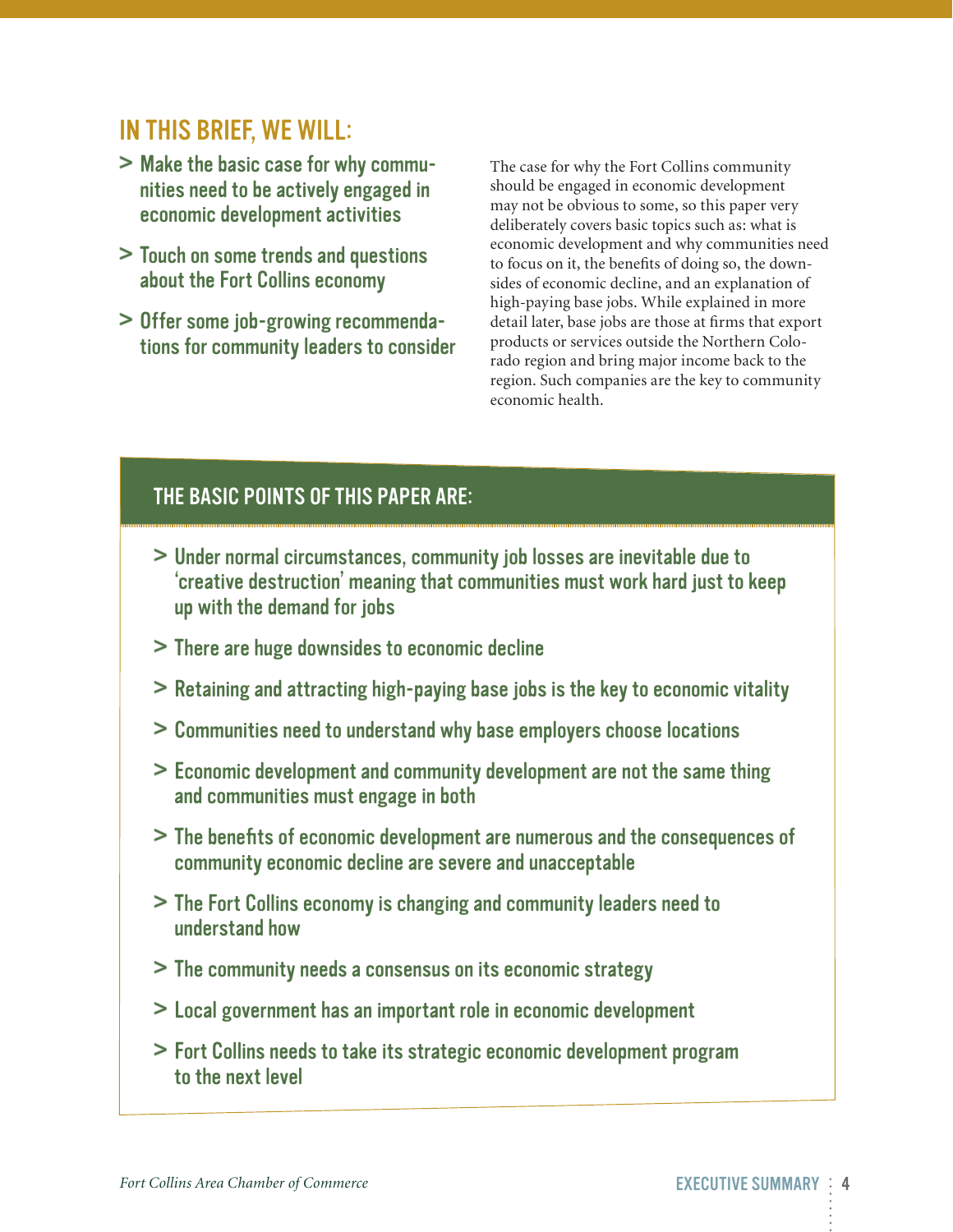#### Following are forty actions that will strengthen the economy of Fort Collins. They are listed in five categories:

- > Community Economic Vision and Plan
- > Community Readiness and Competitiveness
- > Retention, Expansion and Attraction of Primary Companies
- > Innovation and Entrepreneurship
- > Talent Development

### Community Economic Vision and Plan

- • Launch *Fort Collins Works* to communicate the business community's economic vision and plan.
- Implement the City of Fort Collins' new strategic economic plan. In particular, continue to support the work of the Rocky Mountain Innosphere, and focus on clusters by updating the industry cluster study.
- • Establish a mechanism to track and analyze economic and sector trend data, so that community leaders understand and have the information to act upon issues will impact the community's economic vitality.

#### Community Readiness and Competitiveness (Business Climate)

- • Undertake an objective assessment of our competitive positioning, so that local policy makers can make data-driven decisions about economic policy. Produce a study that assesses Fort Collins economic competitiveness. Make this a clear-eyed honest assessment of our competitiveness and refrain from self-promotion.
- Using criteria important to business decisionmakers, write a business case for Fort Collins, so that we broaden our message beyond just touting quality of life.
- • Establish a mechanism to track and analyze economic and sector trend data, so that community leaders understand and have the information to act upon issues that will impact the community's economic vitality.
- Review City policies and procedures to identify barriers to job creation in the City's target industry clusters, so that obstacles that unnecessarily delay beneficial economic projects can be mitigated.
- Re-establish an ombudsman function for base employers in the City's target clusters, so that such employers have a single point of contact at the City.
- Maintain Fort Collins' relative competitive advantage of reliable, affordable power, so that electric rates do not become an obstacle to base employers.
- Provide incubation spaces and tech parks to foster and accommodate start-up and expansion of companies in clean / renewable energy, biosciences and other innovative sectors.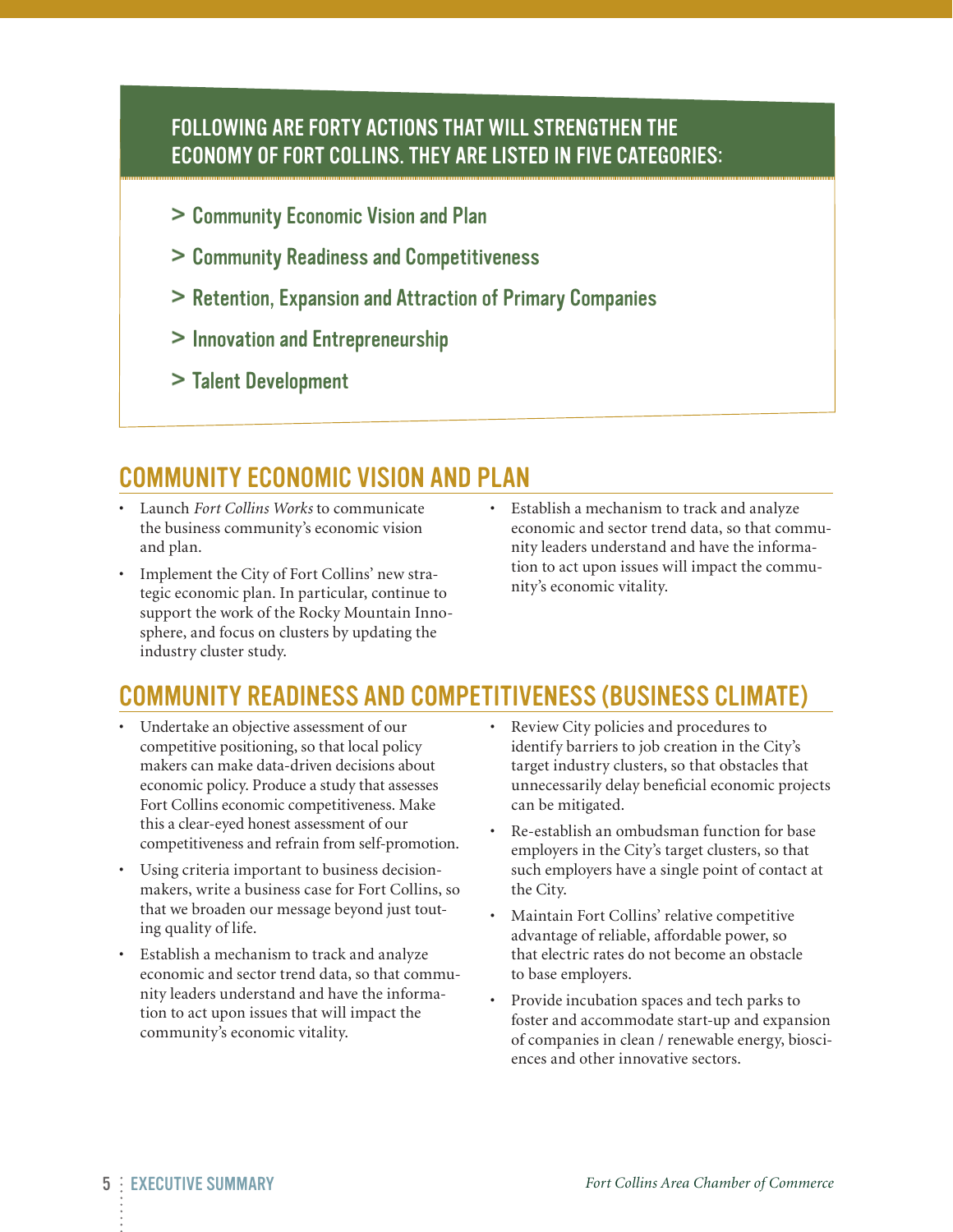- • Pre-entitle some sites, so that prospective base employers in the City's target clusters are not discouraged from considering Fort Collins due to unnecessary time in the City's processes.
- • Improve the street system, so that non-resident retail customers are not discouraged from stopping in Fort Collins and businesses can efficiently move goods in and out of the community.
- Redevelop Foothills Mall. Retail is a community amenity that can aid in attracting employees and their families.
- Maintain NCLA as an effective business advocacy organization.
- • Attract a commercial carrier and improve the Fort Collins-Loveland Airport.
- Open up access to the Northeast portion of Fort Collins around Anheuser-Busch.

# Retention, Expansion and Attraction of Primary Companies

- Retain Woodward in Fort Collins.
- Eliminate the use tax on Fort Collins manufacturers. Few Colorado communities impose a use tax on companies and even fewer impose it on manufacturers.
- Adopt reasonable business assistance (i.e., 'incentive') policies and procedures. Attractive places like Fort Collins do not need to 'bribe' businesses to locate in them by lavishing companies with lucrative incentives packages. However, incentives are an indication of a community's goodwill attitude towards business and its willingness to be a good partner.
- Strengthen the community's business retention and expansion program, so that the community uses limited resources effectively to retain highpaying base jobs in Fort Collins.
- • Review and update the City's target industry cluster study, so that limited community resources can be used to yield the best economic benefit for the community.
- • Recapitalize the Northern Colorado Economic Development Corporation to a level appropriate for a market of our size. NCEDC needs to have the financial resources to effectively carry out its mission of retaining and attracting base employers.
- Strengthen the community's financing toolbox, so that financial barriers to expanding and attracting companies in the city's target industries can be minimized.
- • Establish a business development team to work with targeted businesses on relocation and strategic aspects of relocation, so that the community can effectively compete for companies in its target clusters.
- Establish an international trade council or club, so that area companies can strengthen or develop new markets.
- Establish a manufacturers council, so that primary employers have a place to identify and address common issues.
- Continue and improve marketing of key 'jobs' corridors (Mountain Vista area, Harmony Road, Mid-town and South College Avenue, Mason Corridor, North College corridor, I-25) and begin to promote other areas such as the Center for Advanced Technology and River District, so that the community can leverage its existing infrastructure.